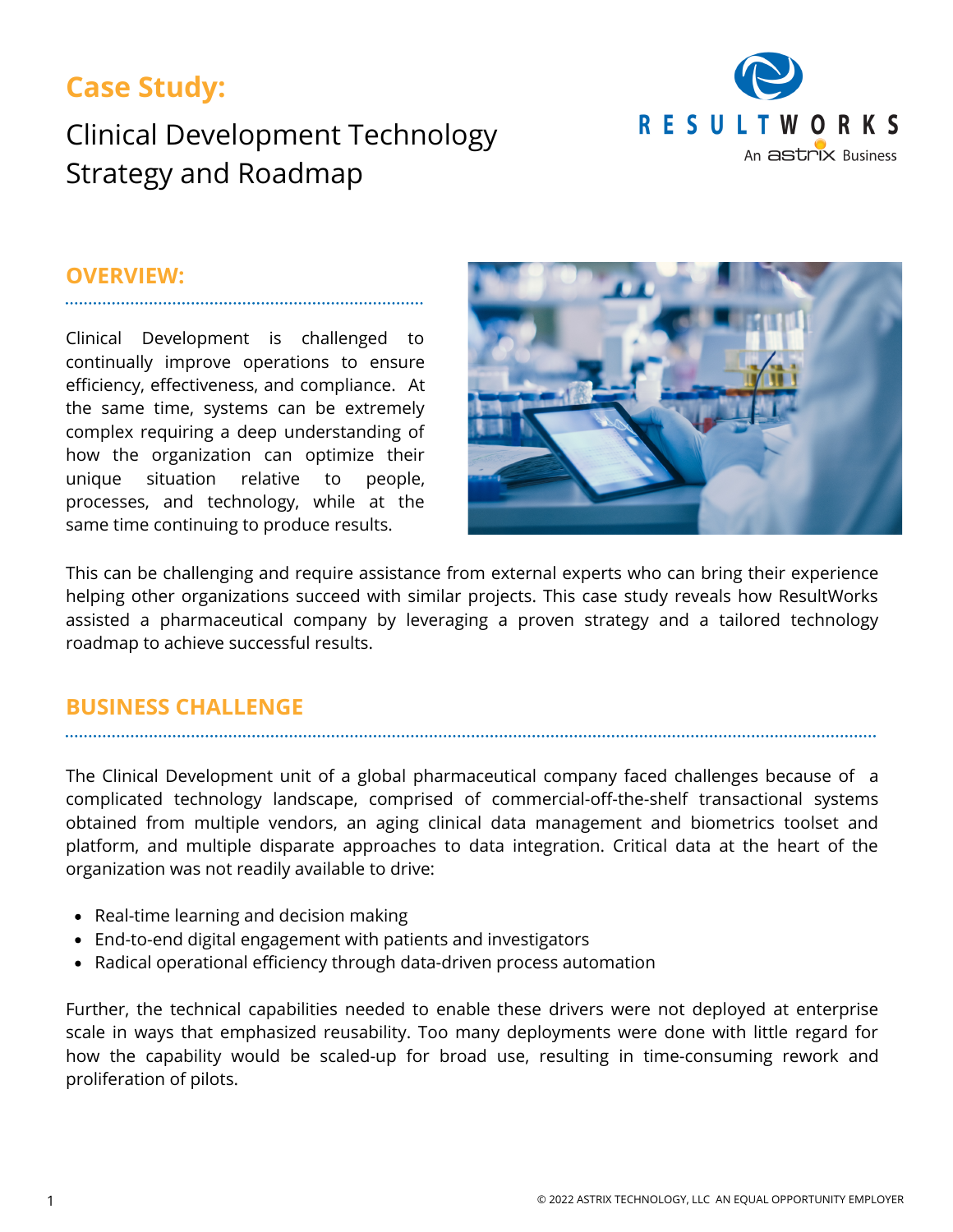## **HOW RESULTWORKS ENABLED SUCCCESS**

ResultWorks partnered with the client's business and technology teams to develop a forward-looking technical strategy and accompanying multi-year roadmap. The strategy encompassed the combined needs of Clinical Operations, Medical Affairs, Clinical Data Management, Biometrics, and Clinical Innovation. The strategy designed by ResultWorks incorporates:

- **Storyboarding Illustrations of the Possible -** Working across business functions, the team created storyboards that captured key challenges and desired focus areas.
- **Emerging & Disruptive Technologies -** The team designed a comprehensive digital transformation strategy to enable readiness for adoption of emerging and disruptive technologies.
- **Technical Capability Platforms -** Synthesis of the storyboard analysis, informed by emerging technologies, captured enterprise capabilities to enable real-time learning and decision making, process automation, data flow & digital engagement.



This strategy ensures that the teams developing and implementing technology solutions across this large organization are aligned and operating with the big picture in mind.

### **THE RESULTWORKS IMPACT - KEY BENEFITS**

The client realized these key benefits from the engagement:

**Shared Understanding and Alignment:** Through the collaborative process that is inherent in our ResultMethodology, we helped the client's cross-functional team (approximately 40 participants) build a shared understanding of the current state, strategic drivers for change, the strategy, and the roadmap. The alignment attained during the engagement ensures that the teams and the solutions they create operate in harmony and in accordance with agreed goals.